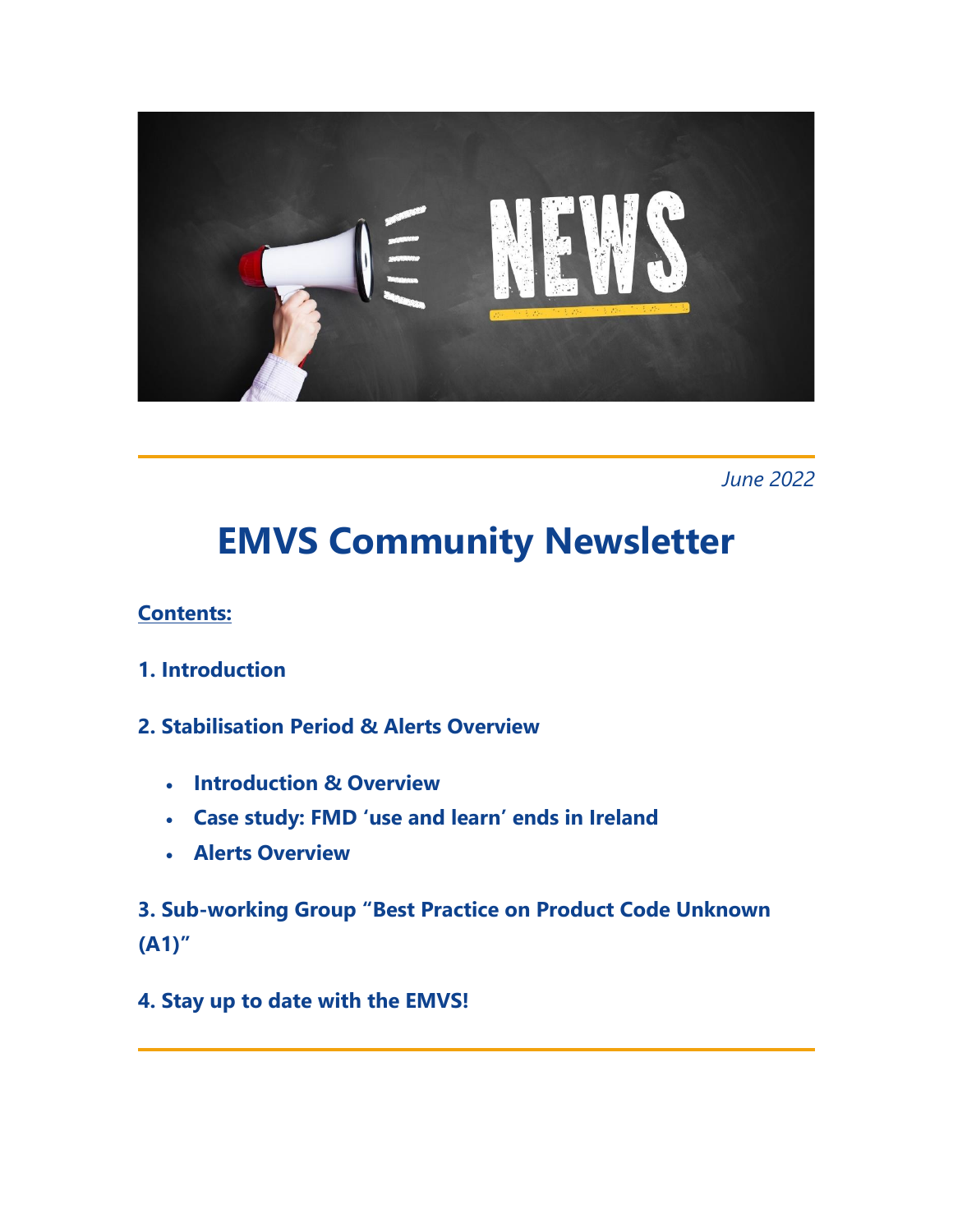### **Introduction: Welcome to the June edition**

Welcome to this new edition of the EMVS (*European Medicines Verification System*) Community Newsletter! In this issue, you will find an overview of the latest developments and activities in our community, starting with a deep dive into the end of the stabilisation period in Ireland and finishing off with a summary of the best practices on Product Code Unknown (A1). We hope you will enjoy reading our newsletter! If you have any comments or feedback which you would like to share, reach out to us on [communications@emvo-medicines.eu.](mailto:communications@emvo-medicines.eu)

### **Stabilisation Period & Alerts Overview**

#### **Introduction & Overview**

To allow for a smooth FMD implementation, some countries had opted to enter a "stabilisation" period, during which, packs triggering alerts could still be dispensed to patients, at the discretion of the pharmacist.

The diagram below outlines the current situation on the stabilisation periods in each country up to the end of May 2022.



#### Stabilisation period confirmed (6 countries) DE. DK. ES. FR. LT. PT

to stabilisation period has been decided (5 countries) LU, LV, PL, RO, NI

**Stabilisation period has ended (15 countries)** BE, BG, CY, CZ, EE, FI, HR, IE, IS, MT, NL, NO, SE, SI, SK

Phased approach to end stabilisation period (2 countries) AT, HU

N/A (1 country)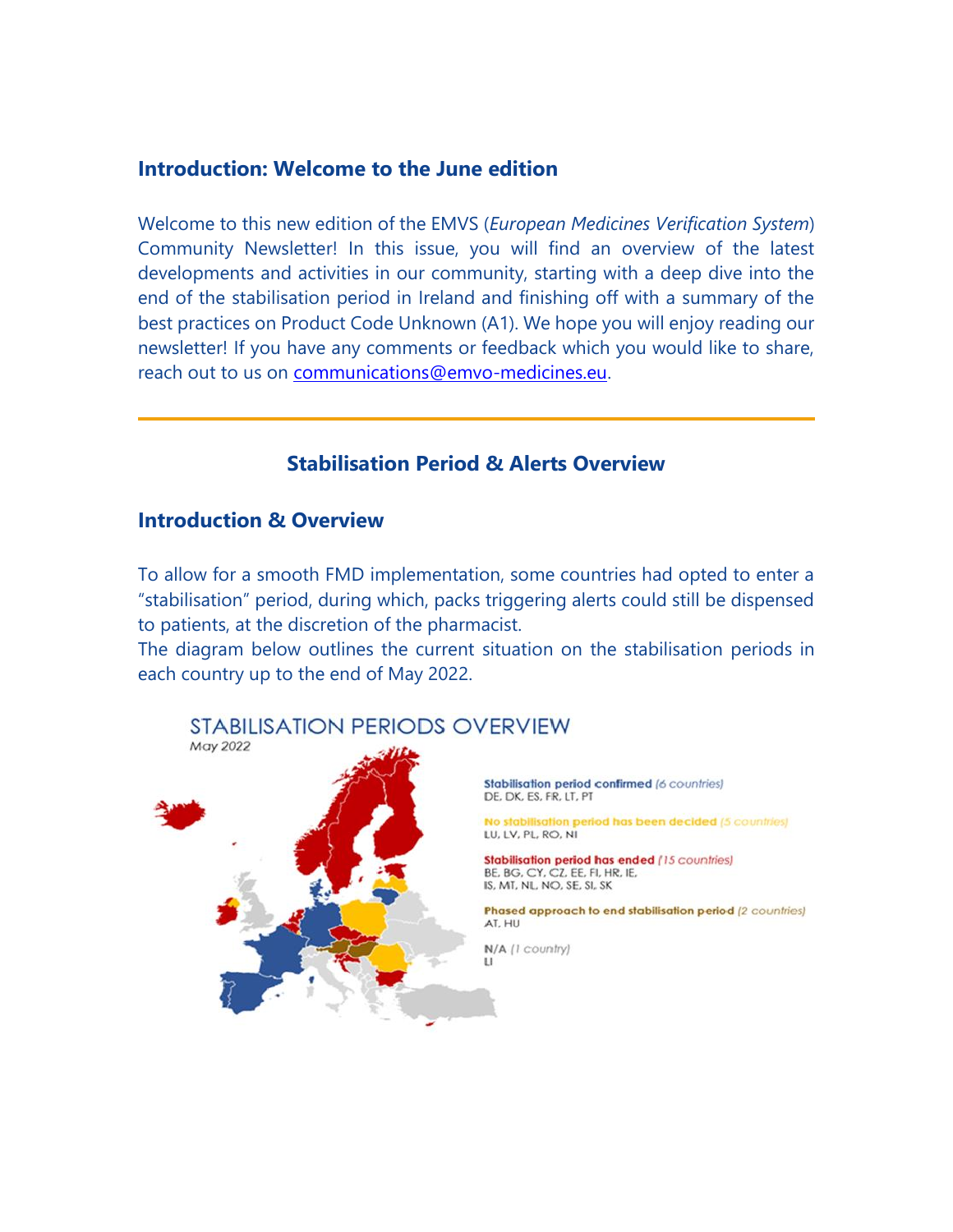Currently, for most of the countries (20) either the stabilisation period has ended (15) or one was not implemented (5). Austria and Hungary are currently in a phased or "stepped" approach to end their stabilisation period, meaning that the transition out of stabilisation period has been divided in several phases (for example by End-User category). For these two countries, the end date is under discussion with their NMVO Board and NCA, respectively.

For the six (6) countries still in a stabilisation period, the timeframes are as follows:

- Germany, Portugal, Spain: under discussion with the NCA
- Denmark: until packs released prior to 9th Feb. 2019 expire;
- France: the stabilisation period will persist until the alert rate comes closer to 0,01% and is manageable by all parties;
- Lithuania: an end date currently under preparation by the NCA.

Since the "go-live" of the EMVS took place three years ago, the 20 countries with no stabilisation period in place indicate that with cooperation and coordination amongst all parties it is possible to maintain a stable situation. Ireland, the latest country to end their stabilisation period on 30th May 2022, shared with us their phased approach, or their 'use and learn' experience, below. EMVO will continue to encourage the remaining countries to move towards ending their stabilisation periods soon.

# **Case study: FMD 'use and learn' ends in Ireland**

#### *From Leonie Clarke, IMVO Chief Executive*

The 'use and learn' period of FMD ended in Ireland on Monday 30th May 2022. A phased approach was taken to ending 'use and learn', starting with primary wholesalers voluntarily scanning packs at goods inwards since September 2021. 'Use and learn' ended for wholesalers on 9th May 2022 and the final phase applies to pharmacies and hospitals who are now required to investigate alerts and ensure packs are not falsified before they are supplied.

Progress with FMD implementation in Ireland is overseen by the Safety Features Oversight Group, comprising IMVO, the Department of Health, the two Irish NCAs and health service organisations. When FMD came into effect in February 2019, the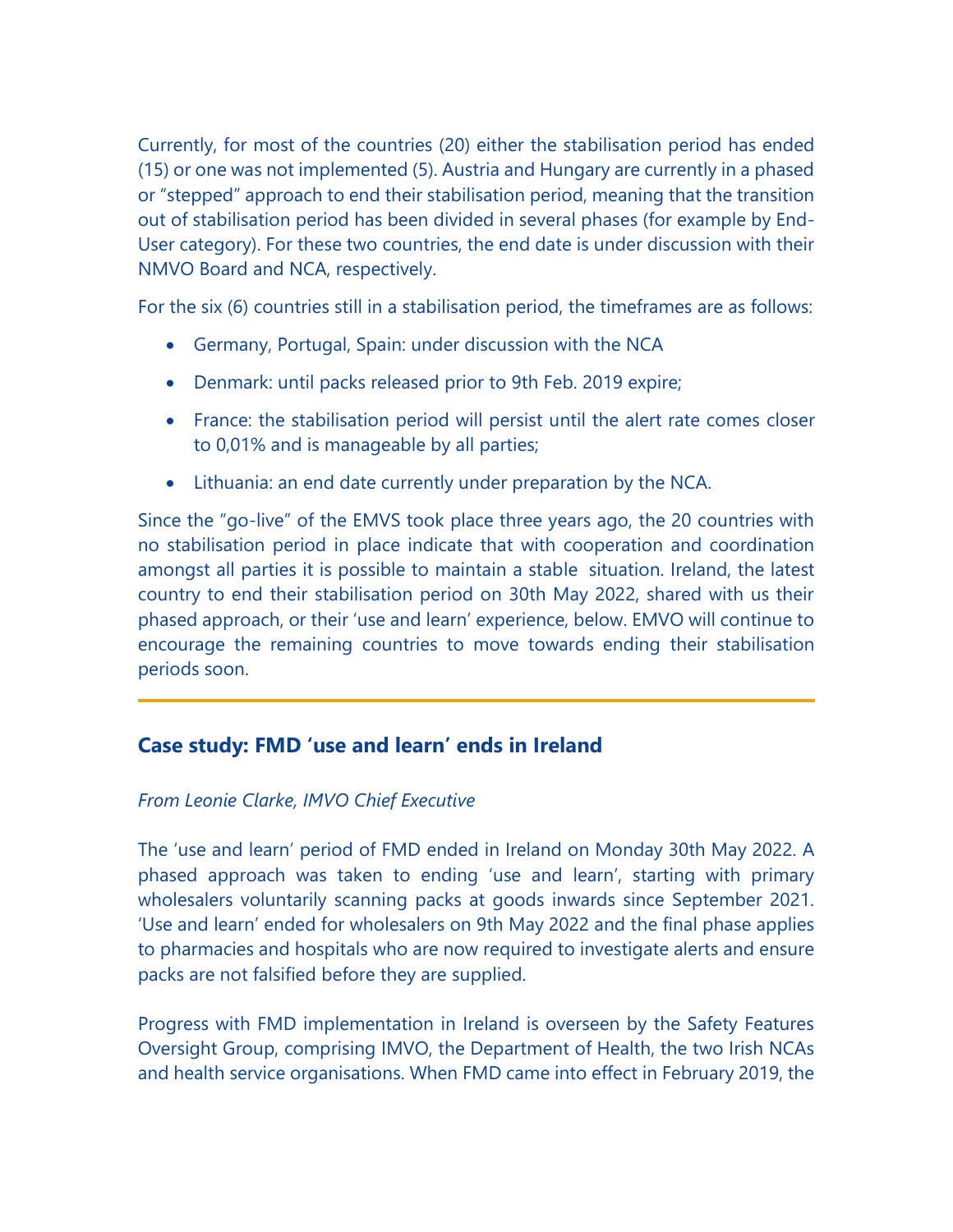Safety Features Oversight Group opted for a 'use and learn' phase to ensure the continuity of supply of medicines while all parties gained a better understanding of the new system. Plans to exit 'use and learn' were delayed several times, due in part to Brexit and COVID.

Significant activity has been undertaken to ensure everyone was ready for the end of 'use and learn' in Ireland:

- Alert management guidance, based on the EMVO Best Practice on Alert Handling, was drafted in consultation with stakeholders (including the two Irish NCAs).
- The alert management guidance strongly recommends the use of IMVO's alert management system, NMVS Alerts, for alert communications. End-Users and MAHs have been informed on how to access and use NMVS Alerts.
- FMD software now includes links from alert messages to 'Alert Help' pages on the IMVO website, which provide step-by-step guidance for End-Users, tailored to the relevant alert type.
- In IMVO, we have fine-tuned our internal procedures for alert handling in line with our obligations under the alert management guidance.
- The importance of alert prevention as the best way to reduce the burden of alert management for everyone has been widely messaged. Additionally, End-Users and MAHs with high numbers of alerts are identified by IMVO, and they and FMD software providers, are contacted to take action to reduce avoidable alerts. The alert rate has been falling since the start of 2022 and during April, 50% of pharmacies raised no alerts and 90% of them raised 4 or fewer alerts.
- Extensive communications have taken place with End-Users, MAHs and FMD software providers on how to prepare for the end of 'use and learn', via webinars, newsletters, articles, posting materials to pharmacies, additional resources on the IMVO website and social media posts. Communications activity and messaging was co-ordinated with the two NCAs.
- The pharmacy NCA continues to follow up with a small number of pharmacies who are not scanning as much as they should be. Scanning rates have improved in recent months.
- IMVO's service desk hours have been extended so that End-Users and MAHs can access level 1 support in the evenings, at weekends and on public holidays.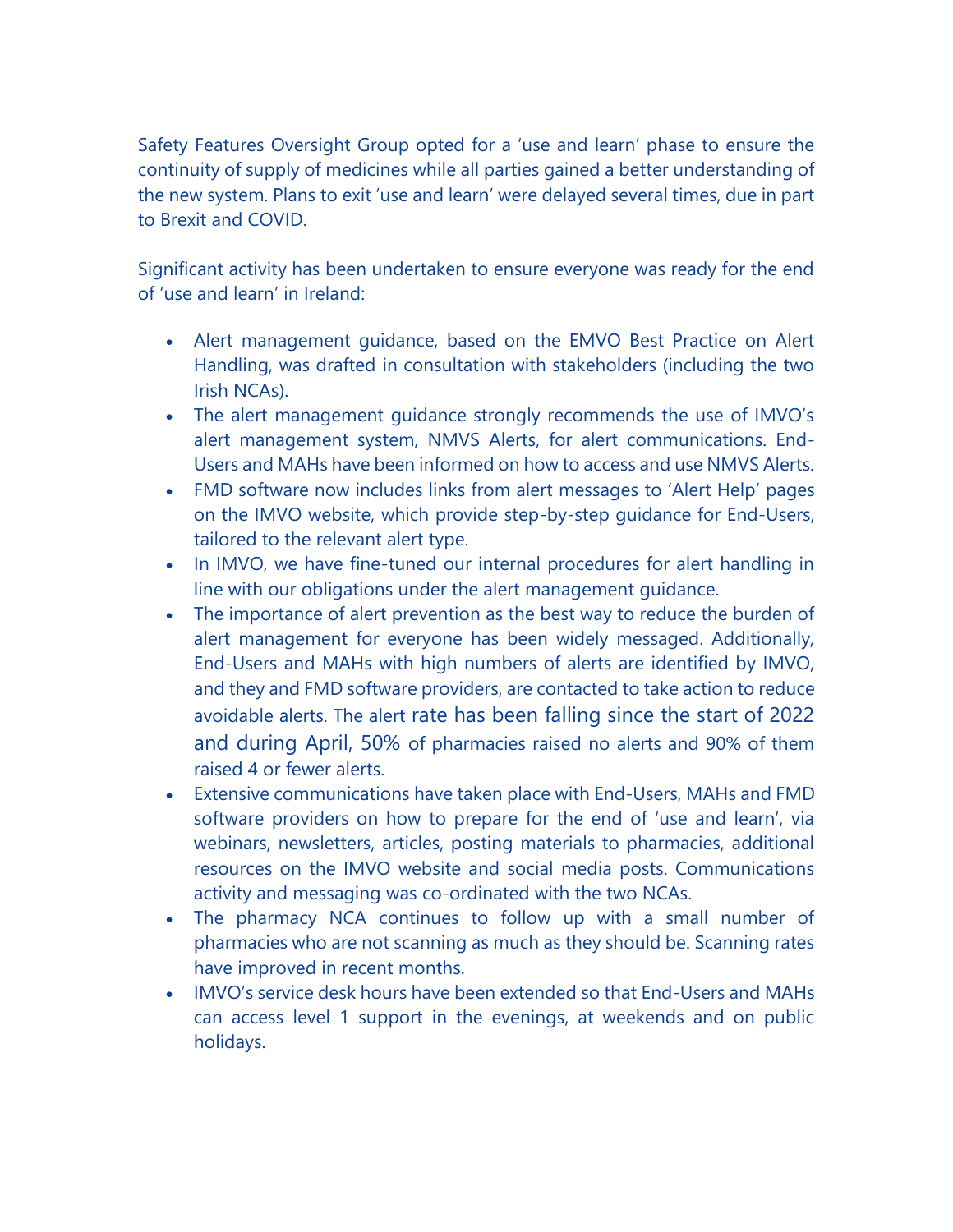The feedback from other NMVOs whose stabilisation periods have ended is that the situation settles quickly, and IMVO looks forward to this being the case in Ireland.

## **Alerts Overview**

The monthly alert rate in the EMVS was higher in April than in the past months, reaching 0,23%, due mainly to an increase in Portugal in week 17 caused by an End-User software issue, as well as an increase in the Netherlands during the month, also caused by an end-user. Overall, most of the alerts were A68 alerts (Batch ID mismatch), and A24 & A7 alerts (Attempt to decommission an already decommissioned pack), generally caused by a single, or a few, users. Nevertheless, the overall alert rate remains steady. These cases are being addressed by the NMVOs with the concerned user directly, involving EMVO when necessary.



# MONTHLY ALERT RATE FROM FEB. TO APR. 2022

# **Sub-working Group "Best Practice on Product Code Unknown (A1)"**

#### *From Christoph Lendl and Rita Freitag, AMVS*

In September 2021, a subgroup of the working group on Best Practice on Alert Handling was formed under the lead of Christoph Lendl (AMVS) to create a document of best practices for handling of "product code unknown" (A1) exceptions.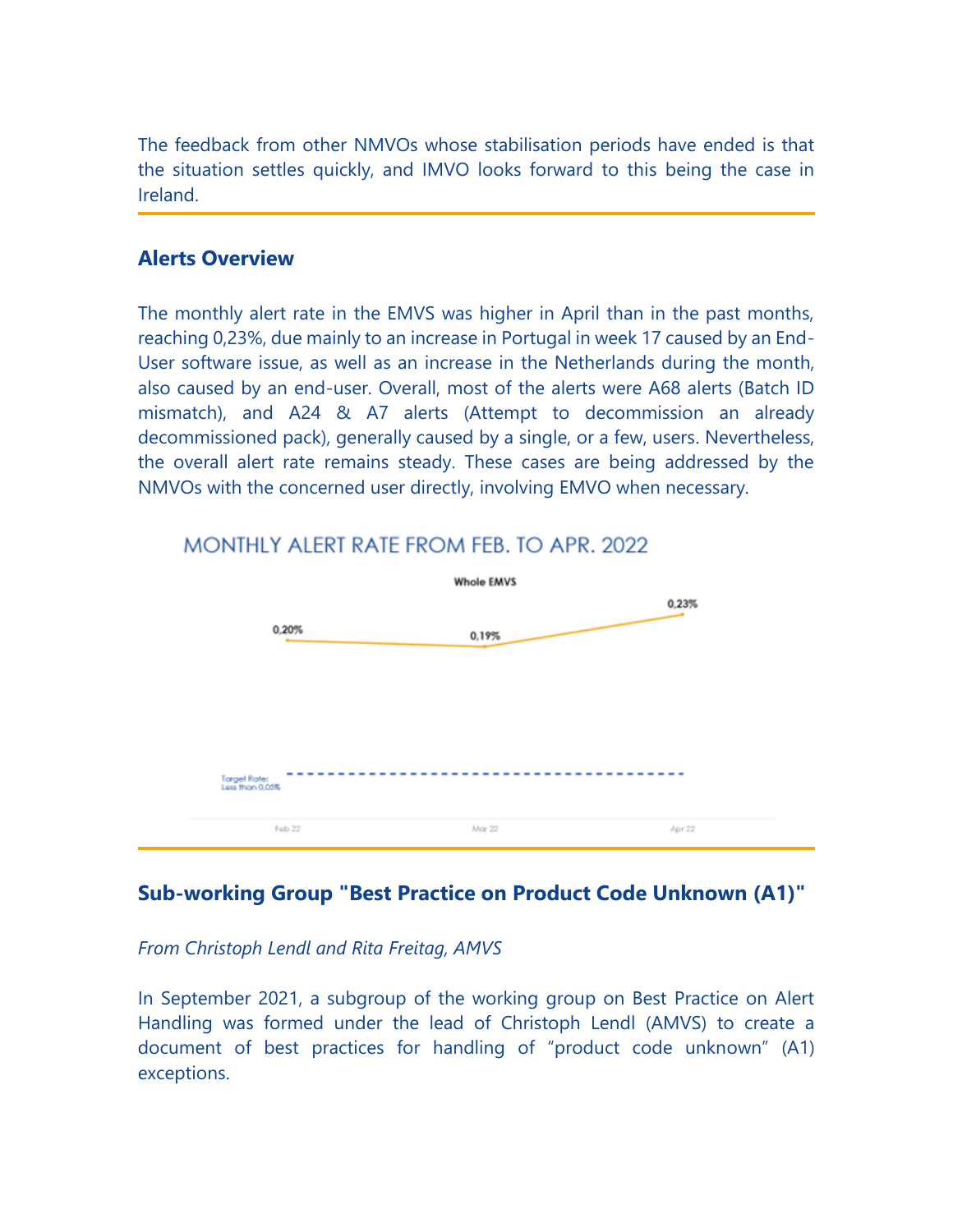Members from several different NMVOs - Rita Freitag (AT), Jean Pierre Engels (BE), Senne Machtelinckx (BE), Alexandra Theodoulou (CY), Ciaran Murphy (IE), Jonas Kreku (SE), Mitja Pirman (SI), Jerome Bertin (UKNI), David Croucher (UKNI) contributed to several focused and productive sessions by sharing their local experiences and discussing common aspects on the investigation and monitoring activities of A1 exceptions.

In some NMVO countries, the number of A1 exceptions is very high. However, most of these exceptions can quickly be categorised into, amongst others, Indian barcodes, medical devices and OTC products; other less frequent cases require more investigation time. Typing errors/scanning failures, scanning of secondary/tertiary packaging and Anti-Virus Software scrambling product code numbers are further examples causing A1 exceptions.

Within the working group sessions, some main process steps were identified as a common ground to handle product code unknown exceptions and provide guidance on the investigation and monitoring approach to NMVOs. The outcome was presented in the AMS Steering Committee and the EMVO PM Community Meeting, as well as in a recent FMD Workshop, receiving appreciation from the various participants.

The results of this subgroup's discussions and NMVO collaboration are now documented in a Best Practice on Product Code Unknown guidance document which will be published on the EMVO SharePoint.

#### **Stay up to date with the EMVS!**

Watch out for our Summer Holidays Bulletin, in August 2022, as we provide you with more information on the role of the IT, QA and IOT groups within the EMVS.

Stay tuned for the next EMVS newsletter and NCA workshop, both coming up next October!